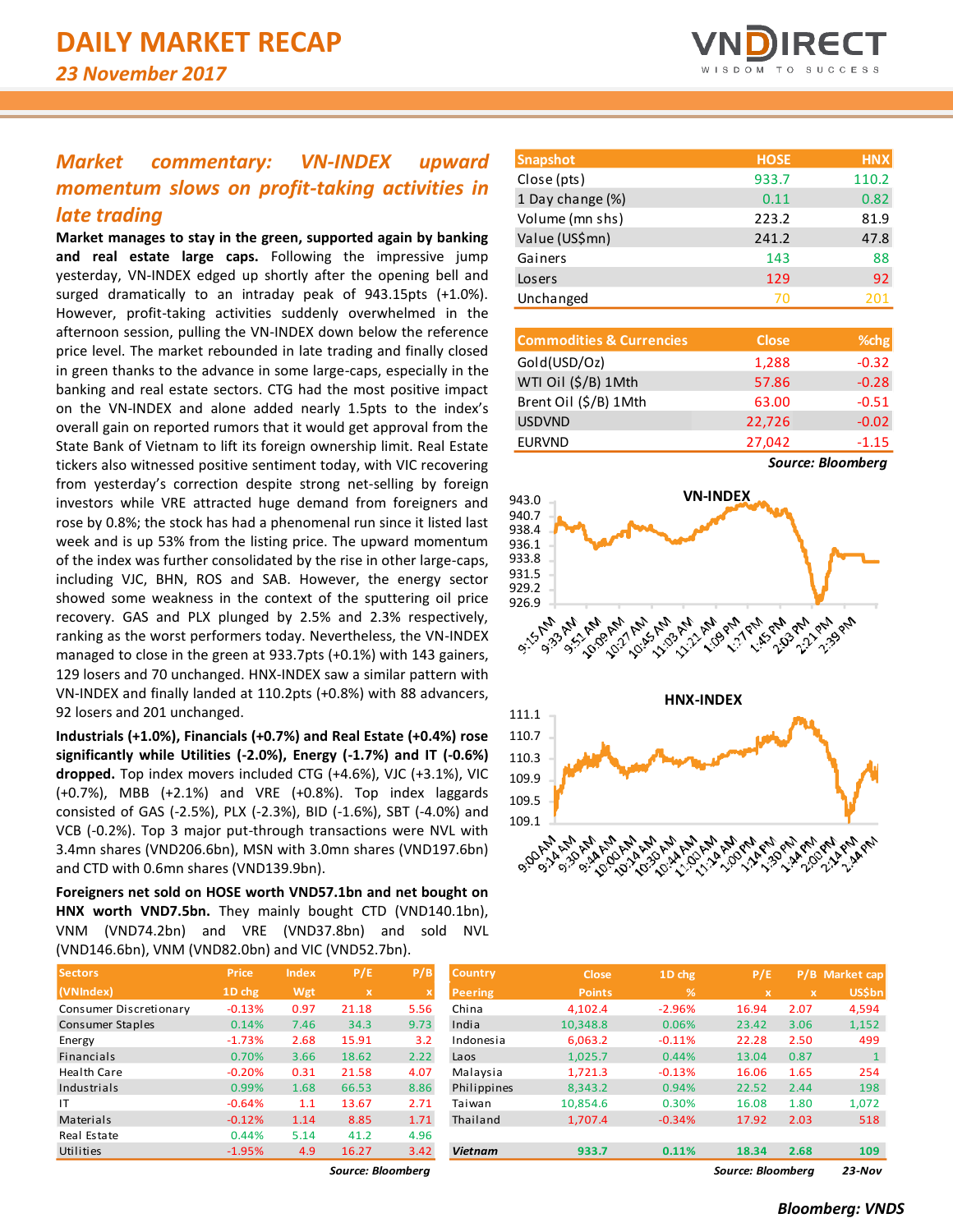

## **Market News**

**Oil dips after US crude hits near 2-year high on pipeline shutdown**. Oil prices eased on Thursday, with US crude falling away from two-year highs reached the day before, but the shutdown of the Keystone pipeline and a drawdown in fuel inventories continued to bolster markets despite worries over rising output. US West Texas Intermediate (WTI) crude futures were at US\$57.89 a barrel at 0749 GMT, down 13 cents, or 0.2%, from their last settlement, but still close to 2015-highs of US\$58.15 a barrel reached on Wednesday. Brent crude futures were at US\$63.14 per barrel, 18 cents, or 0.3%, below their last close. WTI has been buoyed by the shutdown of the 590,000 barrel-per-day (bpd) Keystone pipeline, one of the largest crude pipelines from Canada to the United States, as well as by another drawdown in commercial fuel inventories that came despite record US oil production. "Lower supplies into the US from the north and robust exports from the south are likely to support a further reduction in US inventories," said Ole Hansen, head of commodity strategy at Saxo Bank. *(Bloomberg)*

**Vietnam's GDP growth cannot keep pace with an increase in public debt**. Vietnam is still under pressure to go through with domestic restructuring of existing public debt, with 50% of outstanding domestic debt expected to reach maturity in the next three years, according to the World Bank (WB). The report on public debt produced by the government of Vietnam in cooperation with WB showed that Vietnam is one of the countries with the fastest growing public debt-to-GDP ratio, which has increased by 10 percentage points in the last five years. Dinh Trong Thinh, a renowned economist, said if the Vietnam economy continues to grow well, it will be able to service its debts. However, there are problems in the current economic growth model as Vietnam is trying to boost investment to drive growth. With the current growth model, the economy cannot develop in a sustainable way. Vietnam's public debt and foreign debt are beyond levels that are deemed to be safe and if the situation cannot be improved, Vietnam will have to pay a heavy price. *(En.vietnamnet.vn)*

**Vietnam 2018 tax revenues will drop by VND30.2trl due to tax cuts**. The country's tax revenue will drop by VND30.2trl (~0.6% of GDP 2018 according to IMF forecast) in 2018, VND36.3trl in 2019 and about VND44trl in 2020 versus 2017 levels, due to import tariff exemptions under free trade agreements. *(Bloomberg)*

## **Market strategy**

## **Is a bubble building in the vietnam stock market?**

**With the Vietnam stock market edging ever higher, we are starting to hear growing concerns around a building bubble. We decided to look at the market's gravity-defying performance at a more granular level and conclude that the huge divergence in valuations between large caps and mid caps is unjustified.** 

**The rise in the VN-Index in the past year has been only partially driven by earnings.** The index has risen by 36.1% over the past 12 months but TTM earnings have only grown by 18.7%, YoY. This is reflected in the fact that the market's TTM P/E has expanded by 11.7% over the same period to touch 18.3x, currently.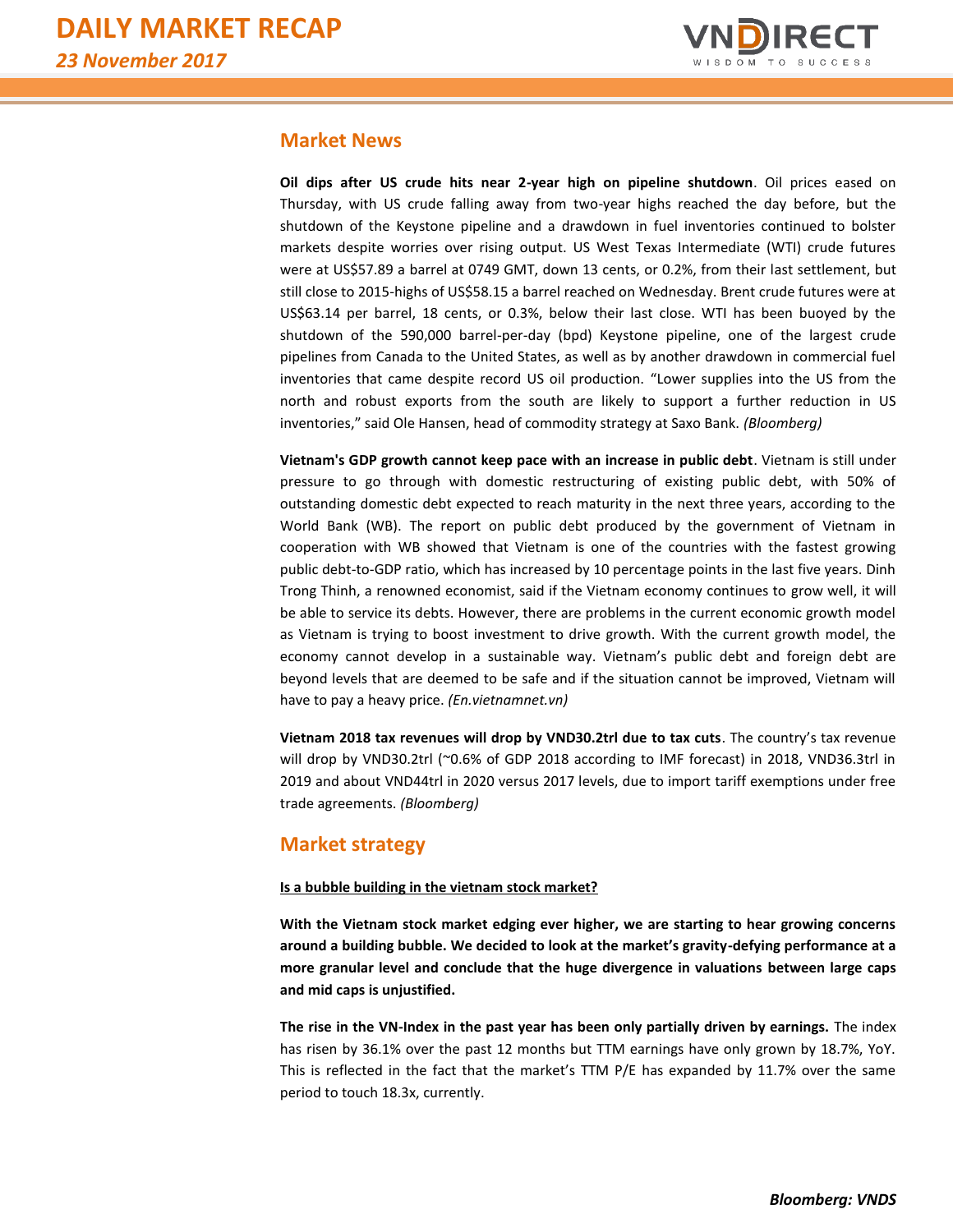

#### **VNINDEX performance 2012-2017**



**Investors are placing a fatter premium on growth.** An expansion in the P/E multiple is not necessarily a sign of building euphoria if earnings growth has accelerated. So we dug one level further to look at the PEG ratio based on the current trailing P/E and TTM earnings growth. In the last year, the PEG ratio for the VN-Index has expanded by 15% to touch 0.98x. So, the P/E multiple expansion is not entirely justified by any acceleration in earnings growth. A falling risk premium driven by a continued strengthening of the economy and improving global business conditions can justify some of this expansion in the PEG ratio but not all of it, in our view.





**Blame the large caps.** While it is tempting to draw conclusions at an aggregate market level, a more granular examination is rather revealing – the P/E expansion in the index has been entirely driven by large caps (VN 30). Small and mid-cap P/E ratios have flat-lined for the past two years while the large cap P/E has expanded by a significant 41% over the same period to touch 21.2x, quite lofty for what is still considered a frontier market. We looked at the TTM earnings growth of large, mid and small caps and found that large caps are indeed seeing faster earnings growth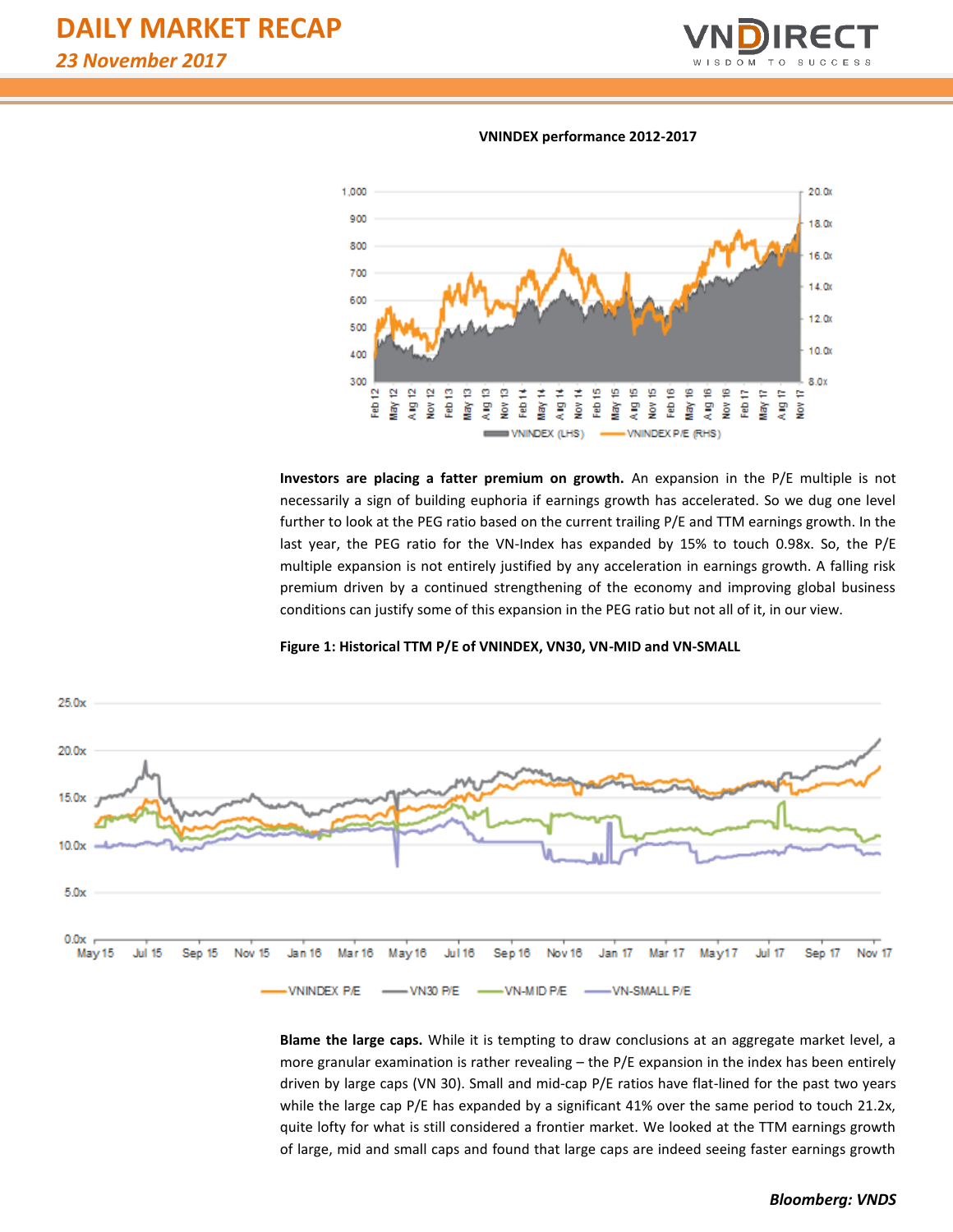

than mid and small caps: large caps saw around 15.2% TTM earnings growth versus 14.8% for mid caps and only 7.9% for small caps implying that the large cap P/E premium is somewhat justified. But the PEG ratio for large caps has risen by an astonishing 69% over the past 12 months to touch 1.40x. Put another way the large cap P/E multiple has expanded over the past year despite a nearly 500 bps deceleration in large cap TTM earnings growth over the same period.

This implies that scarcity of large, liquid stocks relative to investor demand as outlined in our *[IPO](https://static-02.vndirect.com.vn/uploads/prod/IPOScoreNote_20171114.pdf)  [Investment Strategy Report](https://static-02.vndirect.com.vn/uploads/prod/IPOScoreNote_20171114.pdf)* is also as important in explaining the huge large cap rally in the past year. Large caps are now trading at P/E levels that are significantly higher than the recent historical average.

**Mid-caps are the sweet spot; a major near-term large cap correction is possible but not likely.** We do recognize that the large cap premium in a frontier market like Vietnam could be higher than in more developed markets, even based on just fundamentals rather than unmet demand for this asset class. In economies like Vietnam, success begets success more so than in the developed world. Larger companies have better access to capital, disproportionate bargaining and pricing power, better connections with government and the ability to attract the best talent from relative shallow talent pools. Of course, you could also conclude that the better-run companies grew faster and become large caps but we think that larger companies have better growth prospects; unlike large companies in developed economies that face market saturation, large companies in a frontier economy like Vietnam enjoy all the benefits that come with scale without the corresponding slowdown in growth that comes with being a giant in a saturated, mature market. This is reflected in the fact that large caps are seeing faster earnings growth then small and mid caps.

All that being said, the PEG ratio of large caps is an astounding 88% higher than that of mid caps and only 20% higher than that of small caps. This looks like a screaming imbalance to us. This could mean that large caps have to correct at some point but we think this is unlikely given the strong pipeline of large cap IPOs over the next year or so, largely driven by SOE equitizations such as PVPower, Becamex and PVOil as well as some large non-SOE listings such as Techcombank and FPT Retail. Migration of large recently listed SOE names such as ACV and HVN from the UPCOM exchange to the HOSE bourse will also support large cap valuations. This leads us to conclude that the valuation gap between large and mid caps will be partially bridged by a rally in mid caps rather than a major crash in large cap valuations. The jury is out.

## **Notable Corporate Events**

**Development Investment Construction JSC (DIG VN) - shareholder's activity:** Ministry of Construction plans to sell stake in DIG at a minimum price of VND15,000/share, according to statement posted on the company's website. Such divestment is expected to be completed before end-Dec 2017. For more information, the Ministry currently holds 118.2mn shares (49.7% stake) at DIG, Bizlive separately reports today. *(Bloomberg)*

**Power Construction JSC No.1 (PC1 VN) - FOL lifting:** On Nov 22, State Securities Commission (SSC) approved to lift PC1's FOL from 39.8% to 49%. *(Hsx.vn)* 

**Vietnam Joint Stock Commercial Bank for Industry and Trade (CTG VN) - bond issuance:** CTG will issue 220,000 10-year unsecured non-convertible bonds at the par value of VND10mn/bond.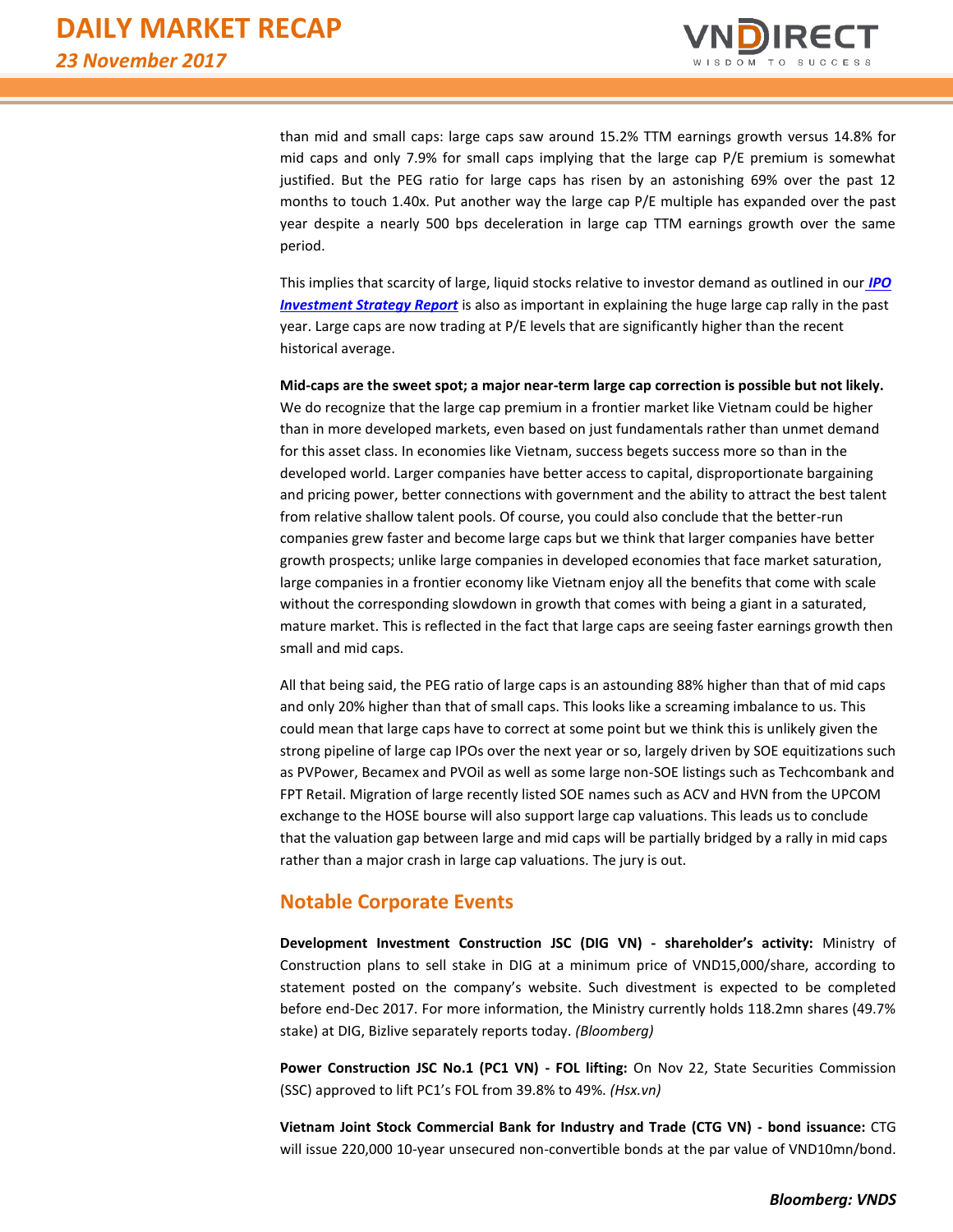

The coupon rate is the average deposit interest rates set by CTG, VCB VN, BID VN, and Agribank with 1.2% added and the payment will be made annually. The issuance is expected on Dec 14. The registration period will be from Nov 22 to Dec 12. *(Hsx.vn)*

**NBB Investment Corporation (NBB VN) - shareholder's activity:** Vietnam Equity Holding sold 50,000 NBB shares on Nov 22, thereby reducing its stake from 8.05% to 7.99% (7,655,387 shares). *(Hsx.vn)*

**Vietnam Electricity Construction JSC (VNE VN) - shareholder's activity**: Vietcombank Securities Limited Company (VCBS) has registered to buy 2mn VNE shares (2.21%) via order-matching and/or put-through methods from Nov 27 to Dec 26. Currently, VCBS holds only 8 VNE shares. *(Hsx.vn)*

**Vietnam Prosperity Joint Stock Commercial Bank (VPB VN) - shareholders' activities:** Vietnam Securities Depository (VSD) announced the ownership transfer of 1.5mn VPB shares from Mirae Asset Vietnam IPO Plus Professional Investment Privately Placed Investment Trust 1 (500,000 shares) and Fides Xin Moi B&I Private Investment Trust 3 (1mn shares) to Arjuna Fund PTE.LTD. In addition, Ashoka PTE.LTD also received the ownership transfer of total 1.5mn VPB shares from Fides Xin Moi B&I Private Investment Trust 3, Fides Xin Moi B&I Private Investment Trust 4, Fides Xin Moi B&I Private Investment Trust 5, Fides Xin Zhao Private Investment Trust 1, Fides May Man Private Investment Trust 1, Yurie Vietnam Public Offered Securities Master Investment Trust (Balanced Bond), and Yurie Vietnam IPO Specialized Investment Type Private Placement Investment Trust (Balanced Bond - Derivative Type). Such transfers took effect from Nov 22. *(Vsd.vn)*

**Construction 47 JSC (C47 VN) - business activity:** C47 announced that the auction of C47's stake at Seagull Hotel & Tourism Co., Ltd, was unsuccessful due to the insufficient registered volume. *(Hsx.vn)*

**Hang Xanh Motors Service JSC (HAX VN) - 2018 business plan:** According to the Board resolution, HAX aims to achieve 2018 business targets with sale volume of 2,592 cars, total revenue of VND5,184bn, EBT of VND145bn and EAT of VND116bn (surpassing 2017 target by 21%). *(Haxaco.com)*

*<to be continued>*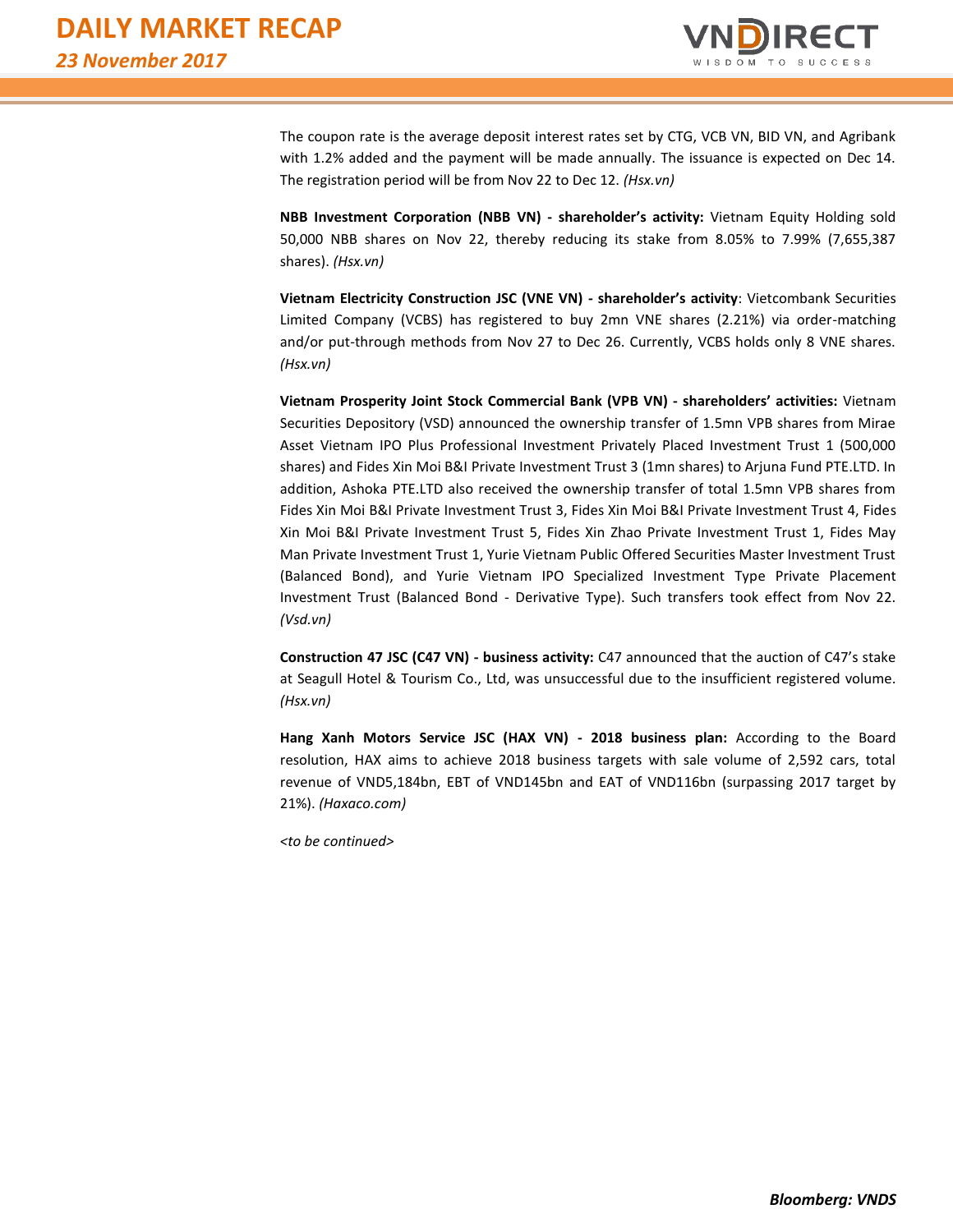

## **COVERAGE SUMMARY**

| <b>Ticker</b>   | <b>Adjusted</b><br>price | <b>Adjusted</b><br>target price | <b>Upside</b> | Recom-<br>endation | Investment thesis summary/Update                                                                                                                                                                                                                                                                                                                                                                                                                                                                                 | Latest<br>report |
|-----------------|--------------------------|---------------------------------|---------------|--------------------|------------------------------------------------------------------------------------------------------------------------------------------------------------------------------------------------------------------------------------------------------------------------------------------------------------------------------------------------------------------------------------------------------------------------------------------------------------------------------------------------------------------|------------------|
| PC <sub>1</sub> | 37,300                   | 42,100                          | 12.9%         | <b>HOLD</b>        | Positive outlook for 2018 with surge in revenue thanks to: (1) New contribution from<br>My Dinh Plaza II and (2) commissioning of two new hydropower plants in Q4, 2017.                                                                                                                                                                                                                                                                                                                                         |                  |
| LPB             | 13,200                   | 17,200                          | 30.3%         | ADD                | 1. Unique distribution advantage with more than 1000 PTOs across country. Will be able<br>to maintain strong credit growth thanks to good capital buffer (CAR ~13%) and strong<br>liquidity (LDR ~80%).<br>2. FY17 YE P/B of 1.0x, cheap relative to peers.                                                                                                                                                                                                                                                      | <b>Link</b>      |
| <b>TDH</b>      | 13,500                   | 15,900                          | 17.8%         | ADD                |                                                                                                                                                                                                                                                                                                                                                                                                                                                                                                                  |                  |
| <b>DCM</b>      | 12,400                   | 16,200                          | 30.6%         | ADD                | 1. Recovery in ASP (+6% in 2017 from low level in '16) and volume (+9% in 2017,<br>supported by exporting activities), driven by recovery in agriculture sector and global<br>urea price cycle.<br>2. Gas price subsidy from PVN until the end of 2018 (guaranteeing ROE at minimum<br>12%), preferential income tax rate of 5%<br>3. Possible change in VAT policy could reduce COGS and improve margins by 2-3% pts.<br>4. PVN plans to divest 24.6% stake by 2018 which will add to free-float.               |                  |
| VJC             | 129,900                  | 147,000                         | 13.2%         | <b>HOLD</b>        | 1. VJC maintained strong Q3 transport and ancillary revenue growth of 34.4% YoY to<br>touch VND6,185bn.<br>2. Delays in aircraft deliveries proved management's operational mettle, pushing<br>operational efficiency to new heights.<br>3. 2018 core net profit could touch VND6,574bn (+92.4% YoY)                                                                                                                                                                                                             | Link             |
| <b>NLG</b>      | 27,350                   | 31,850                          | 16.5%         | ADD                | 1. NLG is well aligned with the new property market orientation. NLG focuses on<br>durable-demand products (affordable and social apartments and landed properties).<br>2. FY2017 net revenue is forecasted at VND3,454 billion (+36.3% yoy) and NPATMI at<br>VND544 billion (+58% yoy). For 2018, revaluation of Hoang Nam project will secure<br>strong EAT growth. However, the share price is reasonable this year.<br>3. Upside for the stock will come in 2018 as major projects are going to be executed. | <b>Link</b>      |
| <b>IMP</b>      | 67,900                   | 70,600                          | 4.0%          | <b>HOLD</b>        |                                                                                                                                                                                                                                                                                                                                                                                                                                                                                                                  | Link             |
| PNJ             | 122,900                  | 113,500                         | $-7.6%$       | HOLD               | 1. Largest jewelry retailer with rapid retail footprint expansion<br>2. Robust SSSG in 2017 (25%) and target SSSG FY18 of 12%.<br>3. FY17 EAT is forecasted to grow by 77.8%, 44% for FY18.                                                                                                                                                                                                                                                                                                                      | <b>Link</b>      |
| <b>ACV</b>      | 82,500                   | 83,700                          | 1.5%          | <b>HOLD</b>        | 1. Passenger throughput could grow at more than 15% in the next few years<br>2. Domestic passenger fees will increase by 22.7% yoy in 2018, FY18 EAT to touch<br>VND5,072b (+46.5%)<br>3. 2018 EV/EBITDA 11.9x, below peers average of 15x                                                                                                                                                                                                                                                                       | <b>Link</b>      |
| BFC             | 35,000                   | 43,338                          | 23.8%         | ADD                | 1. Leading NPK producer in terms of capacity (current 925k tons, could add 200k tons<br>more in the North) and market share (15-16%)<br>2. Long-term growth from expansion strategy to Northern Vietnam (+20%/year in<br>volumes) and overseas market (Cambodia)                                                                                                                                                                                                                                                 |                  |
| DRI             | 11,300                   | 17,700                          | 56.6%         | ADD                | 1. Conservative forecast on FY2018 output.<br>2. Higher corporate tax obligation implies a 16-17% haircut to our 2017 and 2018<br>earnings forecast.<br>3. Slow earnings growth in 2018 but stronger growth expected in 2019<br>4. We reduce our target price by 17% to VND17,700/share mainly due to the expected<br>increase in the future tax burden.                                                                                                                                                         | <b>Link</b>      |
| <b>DPM</b>      | 21,150                   | 24,519                          | 15.9%         | ADD                | 1. Gross margin fluctuates following movement in oil prices, 1H17 performance hurt by<br>the sharp increase in oil/gas input price<br>2. NH3-NPK expansion projects will contribute to revenue and profit starting from 2018<br>(expected VND1.2-2trl in revenue and VND150-300bn in profit)<br>3. DPM would benefit the most in case a change in VAT policy is approved (gross margin<br>$+3-4%$ pts.)<br>4. PVN plans to divest 8.6% stake by 2018                                                             | <b>Link</b>      |
| <b>NVL</b>      | 60,100                   | 69,500                          | 15.6%         | <b>ADD</b>         |                                                                                                                                                                                                                                                                                                                                                                                                                                                                                                                  | <b>Link</b>      |
| QNS             | 60,200                   | 95,006                          | 57.8%         | ADD                | 1. QNS is a dominant producer of soy milk with 85% market share in the packaged<br>segment.<br>2. One of the most profitable F&B companies in term of ROE (FY16 ~43.3%) and ROA<br>(FY16 ~25%).<br>3. - Manufacturing capacity addition is the next engine for growth: an increase by 30%<br>of soymilk capacity and 50% of sugar refine capacity<br>4. Current PE TTM is 9.7x, relatively attractive vs peers.                                                                                                  | Link             |
| SBV             | 45,400                   | 56,052                          | 23.5%         | ADD                | 1. SBV is the leading company in the marine rope and cordages niche market and has a<br>great brand which gives it pricing power.<br>2. Fishermen are shifting to offshore fishing, thereby boosting demand for higher<br>quality rope products which SBV specializes in.<br>3. A 40% jump in manufacturing capacity starting in 4Q will ease capacity constraints                                                                                                                                               | <b>Link</b>      |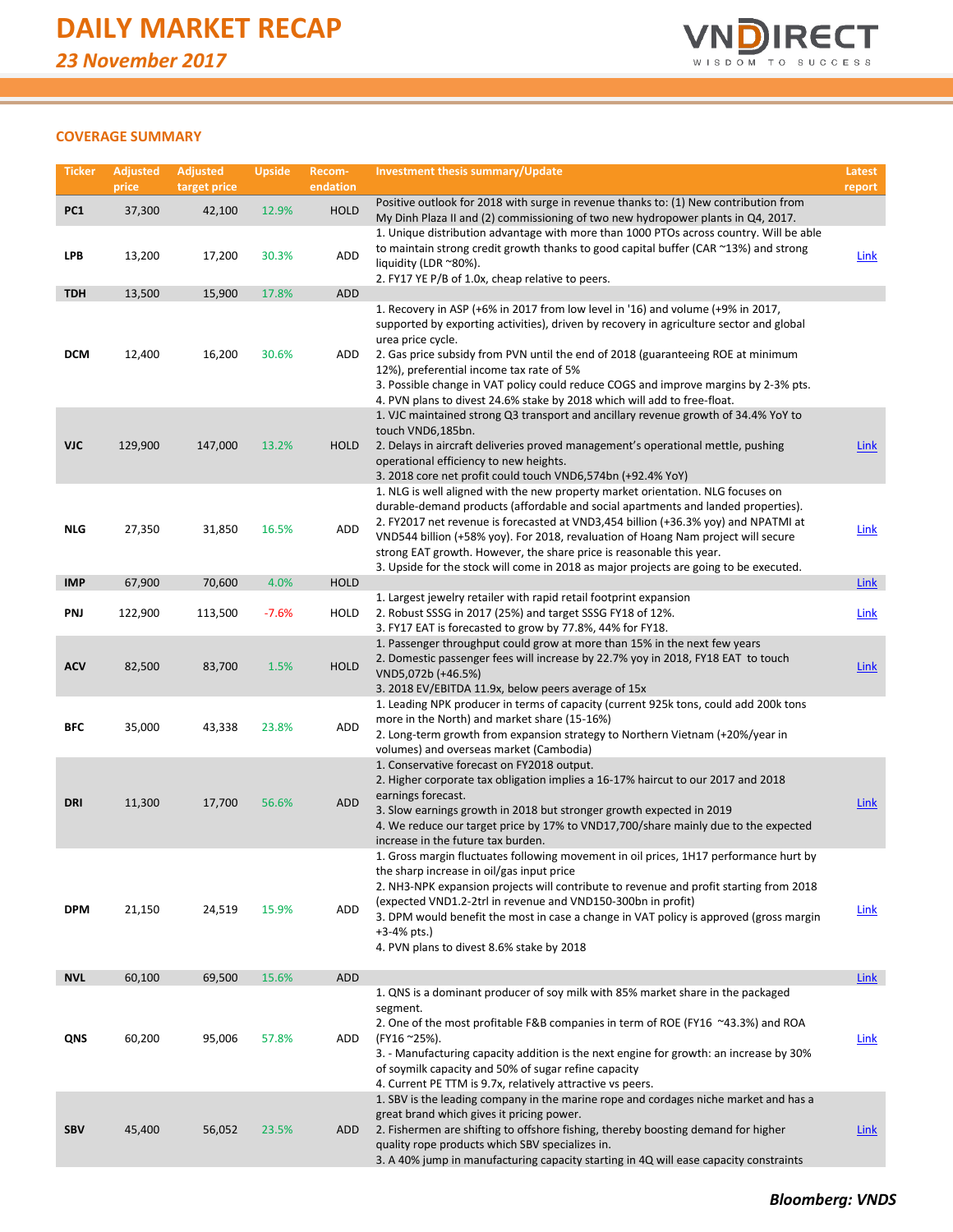# **DAILY MARKET RECAP**

*23 November 2017*



| <b>Ticker</b> | <b>Adjusted</b><br>price | <b>Adjusted</b><br>target price | <b>Upside</b> | Recom-<br>endation | <b>Investment thesis summary/Update</b>                                                                                                                                                                                                                                                                                                                                                                                                                                                                                                          | Latest<br>report |
|---------------|--------------------------|---------------------------------|---------------|--------------------|--------------------------------------------------------------------------------------------------------------------------------------------------------------------------------------------------------------------------------------------------------------------------------------------------------------------------------------------------------------------------------------------------------------------------------------------------------------------------------------------------------------------------------------------------|------------------|
|               |                          |                                 |               |                    | and lay the foundation for continued growth.                                                                                                                                                                                                                                                                                                                                                                                                                                                                                                     |                  |
| <b>CTG</b>    | 23,700                   | 20,700                          | $-12.7%$      | <b>REDUCE</b>      |                                                                                                                                                                                                                                                                                                                                                                                                                                                                                                                                                  |                  |
| <b>ACB</b>    | 34,000                   | 29,800                          | $-12.4%$      | <b>REDUCE</b>      |                                                                                                                                                                                                                                                                                                                                                                                                                                                                                                                                                  |                  |
| <b>DPR</b>    | 39,250                   | 51,900                          | 32.2%         | ADD                | 1. ASP will stay at high levels in 4Q 2017 and FY2018.<br>2. Surge in 2018 disposal earnings given spike in 9M 2017 rubber wood price.<br>3. Tapping volume rise and disposals to drive FY2018 EAT growth                                                                                                                                                                                                                                                                                                                                        | Link             |
| <b>LTG</b>    | 46,100                   | 66,270                          | 43.8%         | ADD                | 1. All segments apart from CPC grew in 3Q<br>2. CPC segment's 22% YoY drop in sales 3Q was an aberration.<br>3. Booming rice exports to China and Philippines should boost Agrifood sales.<br>4. For 2017, we raise our net sales forecast by 7.6% but lower our net profit forecast by<br>8.7% as a result of a 0.8bps decrease in our forecasted gross margin.<br>5. For 2018, we expect a 7.1% growth in top line to touch VND8,781bn and a 18.4%<br>growth in bottom line to touch VND517bn.                                                 | <b>Link</b>      |
| <b>VCB</b>    | 47,900                   | 43,100                          | $-10.0%$      | <b>REDUCE</b>      |                                                                                                                                                                                                                                                                                                                                                                                                                                                                                                                                                  |                  |
| <b>MBB</b>    | 24,700                   | 27,700                          | 12.1%         | <b>HOLD</b>        | 1. Continued push into retail lending paid off with a large expansion in net interest<br>margin (NIM).<br>2. Sound performance in 9M2017 accelerated bad debt provisioning. 3. High profit<br>growth forecasted for 2018 and 2019 as MBB reaches the end of the current<br>provisioning cycle.<br>4. Healthy capital and loan-to-deposit position ensure high loan growth in the coming<br>years.                                                                                                                                                | Link             |
| <b>VSC</b>    | 49,150                   | 69,000                          | 40.4%         | ADD                | 1. 9M2017 revenue reached VND959bn (+21.9% YoY) and net profit touched VND190bn<br>(+0.4% YoY).<br>2. VSC will boost VGP capacity by a third to 800,000 TEU by 2019 through the additional<br>of a new quay crane and a back-end logistics center which is 75% complete at the<br>moment.<br>3. 2018 net profit expected to soar to VND360bn (+34.8% YoY).<br>4. Valuation is attractive due to the foreign investors' sell off over the last few weeks.<br>VSC is currently trading at 12M EV/EBITDA 5.6x, well below the peer average of 6.7x. | <b>Link</b>      |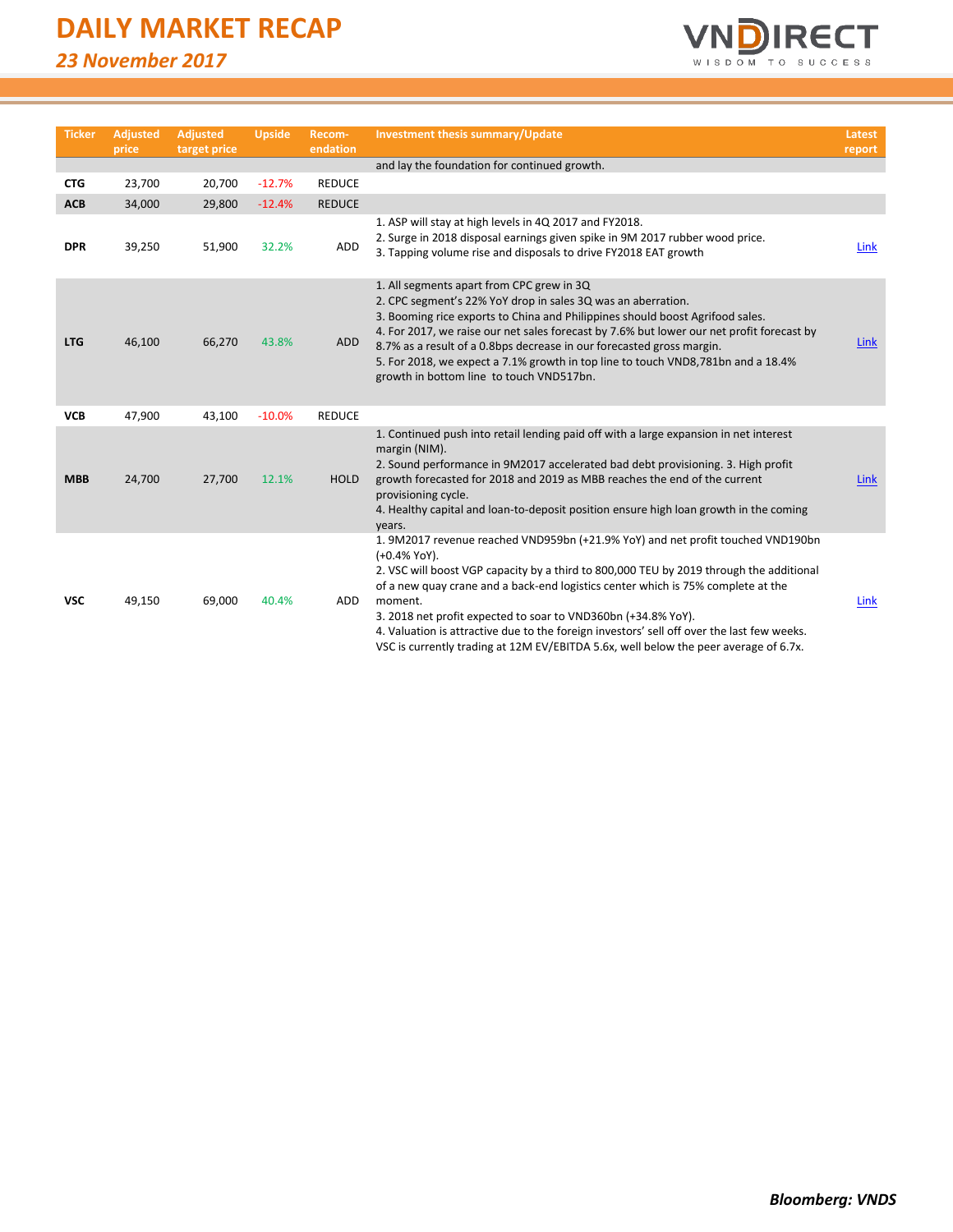

## **MARKET MOVEMENTS**

| <b>HOSE</b>                      |                   |       |      |         |              |  |  |  |
|----------------------------------|-------------------|-------|------|---------|--------------|--|--|--|
| <b>VND</b><br><b>Top gainers</b> |                   |       |      |         |              |  |  |  |
| <b>Ticker</b>                    | <b>Last Price</b> | Chg   | %chg | Vol.    | <b>Index</b> |  |  |  |
|                                  |                   |       |      |         | impact       |  |  |  |
| <b>VRC</b>                       | 19,150            | 1,250 | 7.0  | 251,400 | 0.023        |  |  |  |
| <b>CEE</b>                       | 26,200            | 1,700 | 6.9  | 1.03MLN | 0.027        |  |  |  |
| AMD                              | 8,030             | 520   | 6.9  | 1.33MLN | 0.013        |  |  |  |
| <b>PNC</b>                       | 25,550            | 1,650 | 6.9  | 5,650   | 0.007        |  |  |  |
| <b>NBB</b>                       | 18,600            | 1,200 | 6.9  | 655,470 | 0.043        |  |  |  |

| <b>Top losers</b> |                   |          |        |         | <b>VND</b>   |
|-------------------|-------------------|----------|--------|---------|--------------|
| <b>Ticker</b>     | <b>Last Price</b> | Chg      | %chg   | Vol.    | <b>Index</b> |
|                   |                   |          |        |         | impact       |
| C47               | 14,700            | $-1,100$ | $-7.0$ | 586,300 | $-0.007$     |
| <b>PDN</b>        | 90,900            | $-6,800$ | $-7.0$ | 1,510   | $-0.032$     |
| HTT               | 5,300             | $-390$   | $-6.9$ | 1.83MLN | $-0.003$     |
| <b>BRC</b>        | 10,250            | $-750$   | $-6.8$ | 40      | $-0.003$     |
| HOT               | 24,750            | $-1,800$ | $-6.8$ | 10      | $-0.005$     |

| <b>VND</b><br><b>Top index movers</b> |                   |       |      |              |              |  |  |  |  |
|---------------------------------------|-------------------|-------|------|--------------|--------------|--|--|--|--|
| <b>Ticker</b>                         | <b>Last Price</b> | Chg   | %chg | Vol.         | <b>Index</b> |  |  |  |  |
|                                       |                   |       |      |              | impact       |  |  |  |  |
| <b>CTG</b>                            | 23,700            | 1,050 | 4.6  | 4.99MLN      | 1.470        |  |  |  |  |
| <b>VJC</b>                            | 129,900           | 3,900 | 3.1  | 1.54MLN      | 0.662        |  |  |  |  |
| VIC                                   | 76,500            | 500   | 0.7  | 1.30MLN      | 0.496        |  |  |  |  |
| <b>MBB</b>                            | 24,700            | 500   |      | 2.1 11.42MLN | 0.341        |  |  |  |  |
| VRE                                   | 52,000            | 400   | 0.8  | 2.32MLN      | 0.286        |  |  |  |  |

|               | <b>Top index laggers</b> |          |        |         |              |  |  |  |  |  |
|---------------|--------------------------|----------|--------|---------|--------------|--|--|--|--|--|
| <b>Ticker</b> | <b>Last Price</b>        | Chg      | %chg   | Vol.    | <b>Index</b> |  |  |  |  |  |
|               |                          |          |        |         | impact       |  |  |  |  |  |
| GAS           | 80,600                   | $-2,100$ | $-2.5$ | 669.620 | $-1.511$     |  |  |  |  |  |
| <b>PLX</b>    | 60,500                   | $-1,400$ | $-2.3$ | 569.880 | $-0.681$     |  |  |  |  |  |
| BID           | 25,300                   | $-400$   | $-1.6$ | 2.65MLN | $-0.514$     |  |  |  |  |  |
| <b>SBT</b>    | 20,300                   | $-850$   | $-4.0$ | 4.34MLN | $-0.178$     |  |  |  |  |  |
| VCB           | 47.900                   | $-100$   | $-0.2$ | 2.67MLN | $-0.135$     |  |  |  |  |  |

| <b>Top active volume</b> |                   |       |        |              |              |  |  |  |  |
|--------------------------|-------------------|-------|--------|--------------|--------------|--|--|--|--|
| <b>Ticker</b>            | <b>Last Price</b> | Chg   | %chg   | Vol.         | <b>Index</b> |  |  |  |  |
|                          |                   |       |        |              | impact       |  |  |  |  |
| <b>FLC</b>               | 6,850             | 80    |        | 1.2 26.05MLN | 0.019        |  |  |  |  |
| <b>MBB</b>               | 24,700            | 500   |        | 2.1 11.42MLN | 0.341        |  |  |  |  |
| <b>PVD</b>               | 18,200            | 500   | 2.8    | 6.69MLN      | 0.072        |  |  |  |  |
| <b>DIG</b>               | 17,250            | 250   | 1.5    | 6.21MLN      | 0.022        |  |  |  |  |
| HQC                      | 2,600             | $-20$ | $-0.8$ | 6.08MLN      | $-0.004$     |  |  |  |  |

| <b>HOSE</b>        |                   |       |      |         |              |             |                   | <b>HNX</b> |      |         |              |
|--------------------|-------------------|-------|------|---------|--------------|-------------|-------------------|------------|------|---------|--------------|
| <b>Top gainers</b> |                   |       |      |         | <b>VND</b>   | Top gainers |                   |            |      |         | <b>VND</b>   |
| Ticker             | <b>Last Price</b> | Chg   | %chg | Vol.    | <b>Index</b> | Ticker      | <b>Last Price</b> | Chg        | %chg | Vol.    | <b>Index</b> |
|                    |                   |       |      |         | impact       |             |                   |            |      |         | impact       |
| <b>VRC</b>         | 19,150            | 1,250 | 7.0  | 251.400 | 0.023        | <b>MLS</b>  | 11,000            | 1,000      | 10.0 | 200     | 0.000        |
| <b>CEE</b>         | 26,200            | 1,700 | 6.9  | 1.03MLN | 0.027        | <b>TKU</b>  | 11,000            | 1,000      | 10.0 | 5,000   | 0.000        |
| AMD                | 8,030             | 520   | 6.9  | 1.33MLN | 0.013        | VHL         | 55,000            | 5,000      | 10.0 | 9,000   | 0.000        |
| <b>PNC</b>         | 25,550            | 1,650 | 6.9  | 5,650   | 0.007        | <b>BTW</b>  | 23,300            | 2,100      | 9.9  | 200     | 0.000        |
| <b>NBB</b>         | 18,600            | 1,200 | 6.9  | 655,470 | 0.043        | <b>PVC</b>  | 11,100            | 1,000      | 9.9  | 2.18MLN | 0.000        |

| <b>Top losers</b> |                   |          |        |         | <b>VND</b> | <b>Top losers</b> |                   |          |         |       |        |
|-------------------|-------------------|----------|--------|---------|------------|-------------------|-------------------|----------|---------|-------|--------|
| Ticker            | <b>Last Price</b> | Chg      | %chg   | Vol.    | Index      | <b>Ticker</b>     | <b>Last Price</b> | Chg      | %chg    | Vol.  | Index  |
|                   |                   |          |        |         | impact     |                   |                   |          |         |       | impact |
| C47               | 14,700            | $-1,100$ | $-7.0$ | 586.300 | $-0.007$   | <b>APP</b>        | 9,000             | $-1.000$ | $-10.0$ | 1,000 | 0.000  |
| <b>PDN</b>        | 90,900            | $-6,800$ | $-7.0$ | 1,510   | $-0.032$   | <b>BTS</b>        | 5,400             | $-600$   | $-10.0$ | 4,402 | 0.000  |
| HTT               | 5,300             | $-390$   | -6.9   | 1.83MLN | $-0.003$   | <b>BXH</b>        | 15,500            | $-1.700$ | $-9.9$  | 200   | 0.000  |
| <b>BRC</b>        | 10,250            | $-750$   | $-6.8$ | 40      | $-0.003$   | <b>NBW</b>        | 20,400            | $-2,200$ | $-9.7$  | 5,100 | 0.000  |
| нот               | 24,750            | $-1,800$ | $-6.8$ | 10      | $-0.005$   | TPH               | 6,500             | $-700$   | $-9.7$  | 200   | 0.000  |

|            | <b>Top index movers</b> |       |      |              | <b>VND</b> | <b>Top index movers</b> |                   |       |      |              |              |
|------------|-------------------------|-------|------|--------------|------------|-------------------------|-------------------|-------|------|--------------|--------------|
| Ticker     | <b>Last Price</b>       | Chg   | %chg | Vol.         | Index      | Ticker                  | <b>Last Price</b> | Chg   | %chg | Vol.         | <b>Index</b> |
|            |                         |       |      |              | impact     |                         |                   |       |      |              | impact       |
| CTG        | 23.700                  | 1,050 | 4.6  | 4.99MLN      | 1.470      | VGC                     | 25,100            | 2,200 | 9.6  | 2.60MLN      | 0.265        |
| <b>VJC</b> | 129,900                 | 3,900 | 3.1  | 1.54MLN      | 0.662      | <b>SHB</b>              | 8,300             | 200   |      | 2.5 29.29MLN | 0.196        |
| VIC        | 76,500                  | 500   | 0.7  | 1.30MLN      | 0.496      | <b>VCG</b>              | 26,500            | 700   | 2.7  | 5.29MLN      | 0.087        |
| <b>MBB</b> | 24,700                  | 500   |      | 2.1 11.42MLN | 0.341      | <b>ACB</b>              | 34,000            | 100   | 0.3  | 2.52MLN      | 0.087        |
| <b>VRE</b> | 52,000                  | 400   | 0.8  | 2.32MLN      | 0.286      | DL <sub>1</sub>         | 42,100            | 1,100 | 2.7  | 23,760       | 0.063        |
|            |                         |       |      |              |            |                         |                   |       |      |              |              |

| <b>Top index laggers</b> |                   |            |        |         | <b>VND</b> | <b>Top index laggers</b> |                   |          |        |         |          |
|--------------------------|-------------------|------------|--------|---------|------------|--------------------------|-------------------|----------|--------|---------|----------|
| Ticker                   | <b>Last Price</b> | <b>Chg</b> | %chg   | Vol.    | Index      | Ticker                   | <b>Last Price</b> | Chg      | %chg   | Vol.    | Index    |
|                          |                   |            |        |         | impact     |                          |                   |          |        |         | impact   |
| <b>GAS</b>               | 80.600            | $-2.100$   | $-2.5$ | 669.620 | $-1.511$   | <b>CDN</b>               | 20,800            | $-2.100$ | $-9.2$ | 1.200   | $-0.023$ |
| <b>PLX</b>               | 60,500            | $-1.400$   | $-2.3$ | 569.880 | $-0.681$   | <b>MST</b>               | 12,600            | $-1,300$ | $-9.4$ | 358.600 | $-0.022$ |
| <b>BID</b>               | 25,300            | $-400$     | $-1.6$ | 2.65MLN | $-0.514$   | <b>HUT</b>               | 10,800            | $-100$   | -0.9   | 1.14MLN | $-0.020$ |
| <b>SBT</b>               | 20,300            | $-850$     | $-4.0$ | 4.34MLN | $-0.178$   | <b>INN</b>               | 67,000            | $-1,500$ | $-2.2$ | 2,300   | $-0.013$ |
| VCB                      | 47,900            | $-100$     | $-0.2$ | 2.67MLN | $-0.135$   | PLC                      | 25,000            | $-500$   | $-2.0$ | 19,884  | $-0.011$ |

|            | Top active volume ' |       |        |              | <b>VND</b> |            | Top active volume |        |        |              | <b>VND</b> |
|------------|---------------------|-------|--------|--------------|------------|------------|-------------------|--------|--------|--------------|------------|
| Ticker     | <b>Last Price</b>   | Chg   | %chg   | Vol.         | Index      | Ticker     | <b>Last Price</b> | Chg    | %chg   | Vol.         | Index      |
|            |                     |       |        |              | impact     |            |                   |        |        |              | impact     |
| <b>FLC</b> | 6,850               | 80    |        | 1.2 26.05MLN | 0.019      | <b>SHB</b> | 8,300             | 200    |        | 2.5 29.29MLN | 0.000      |
| <b>MBB</b> | 24,700              | 500   |        | 2.1 11.42MLN | 0.341      | <b>PVS</b> | 17,900            | 0      |        | 0.0 12.35MLN | 0.000      |
| <b>PVD</b> | 18.200              | 500   | 2.8    | 6.69MLN      | 0.072      | <b>VCG</b> | 26,500            | 700    | 2.7    | 5.29MLN      | 0.000      |
| DIG        | 17,250              | 250   | 1.5    | 6.21MLN      | 0.022      | <b>CEO</b> | 10,500            | $-100$ | $-0.9$ | 3.60MLN      | 0.000      |
| HQC        | 2,600               | $-20$ | $-0.8$ | 6.08MLN      | $-0.004$   | <b>SHS</b> | 18,000            | 200    | 1.1    | 2.72MLN      | 0.000      |
|            |                     |       |        |              |            |            |                   |        |        |              |            |

*23-Nov Source: Bloomberg*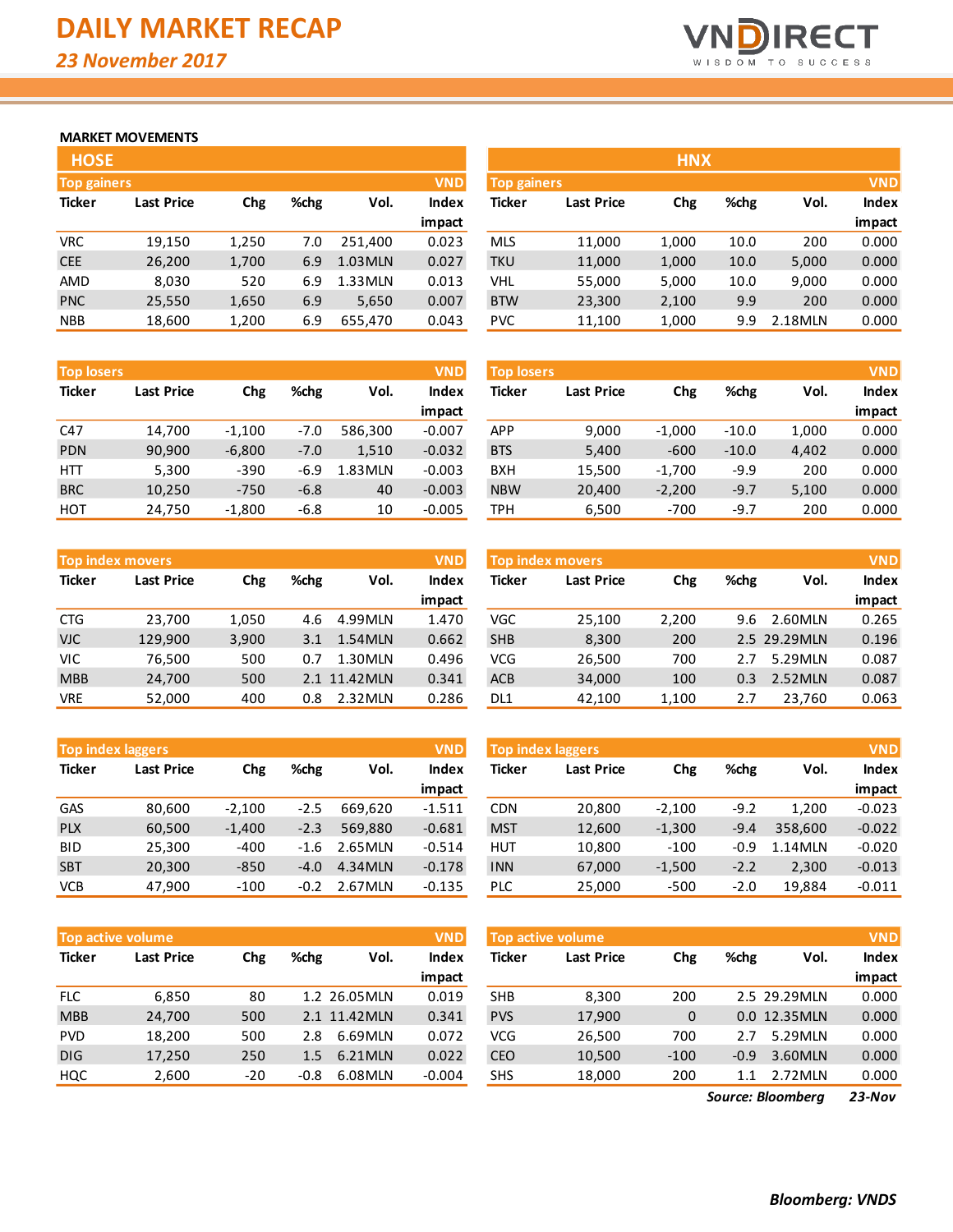

## **FOREIGN ACTIVITIES**

| <b>Volume (Mn'shs)</b> | <b>HOSE</b> | d/d      | <b>HNX</b> | d/d      | Value (VND'bn)        | <b>HOSE</b> | d/d      | <b>HNX</b> | d/d      |
|------------------------|-------------|----------|------------|----------|-----------------------|-------------|----------|------------|----------|
| <b>BUY</b>             | 10.3        | $-61.6%$ | 1.5        | 90.9%    | <b>BUY</b>            | 584.1       | $-71.9%$ | 28.8       | 108.6%   |
| % of market            | 4.7%        |          | 1.9%       |          | % of market           | 11.0%       |          | 2.7%       |          |
| <b>SELL</b>            | 13.8        | $-37.8%$ | 1.2        | $-34.4%$ | <b>SELL</b>           | 641.1       | $-68.9%$ | 21.3       | $-32.4%$ |
| % of market            | 6.3%        |          | 1.4%       |          | % of market           | 12.0%       |          | 2.0%       |          |
| <b>NET BUY (SELL)</b>  | (3.50)      |          | 0.4        |          | <b>NET BUY (SELL)</b> | (57.1)      |          | 7.5        |          |

*Source: HSX, HNX*



| <b>2017 ACCUMULATION</b> |         |                       |        |               |                       |           |                       |         |               |
|--------------------------|---------|-----------------------|--------|---------------|-----------------------|-----------|-----------------------|---------|---------------|
| Volume (MIn'shs)         |         | <b>HOSE % of 2016</b> |        | HNX % of 2016 | Value (VND'bn)        |           | <b>HOSE % of 2016</b> |         | HNX % of 2016 |
| <b>BUY</b>               | 3.078.5 | 125.0%                | 357.8  | 90.7%         | <b>BUY</b>            | 142,904.7 | 156.6%                | 7,397.6 | 118.8%        |
| % of market              | 7.3%    |                       | 2.9%   |               | % of market           | 15.9%     |                       | 5.5%    |               |
| <b>SELL</b>              | 2,881.5 | 107.9%                | 374.6  | 114.2%        | <b>SELL</b>           | 120,967.4 | 122.3%                | 8,016.4 | 157.5%        |
| % of market              | 6.9%    |                       | 3.1%   |               | % of market           | 13.5%     |                       | 5.9%    |               |
| <b>NET BUY (SELL)</b>    | 197.0   |                       | (16.8) |               | <b>NET BUY (SELL)</b> | 21,937    |                       | (618.8) |               |

*Source: HSX, HNX*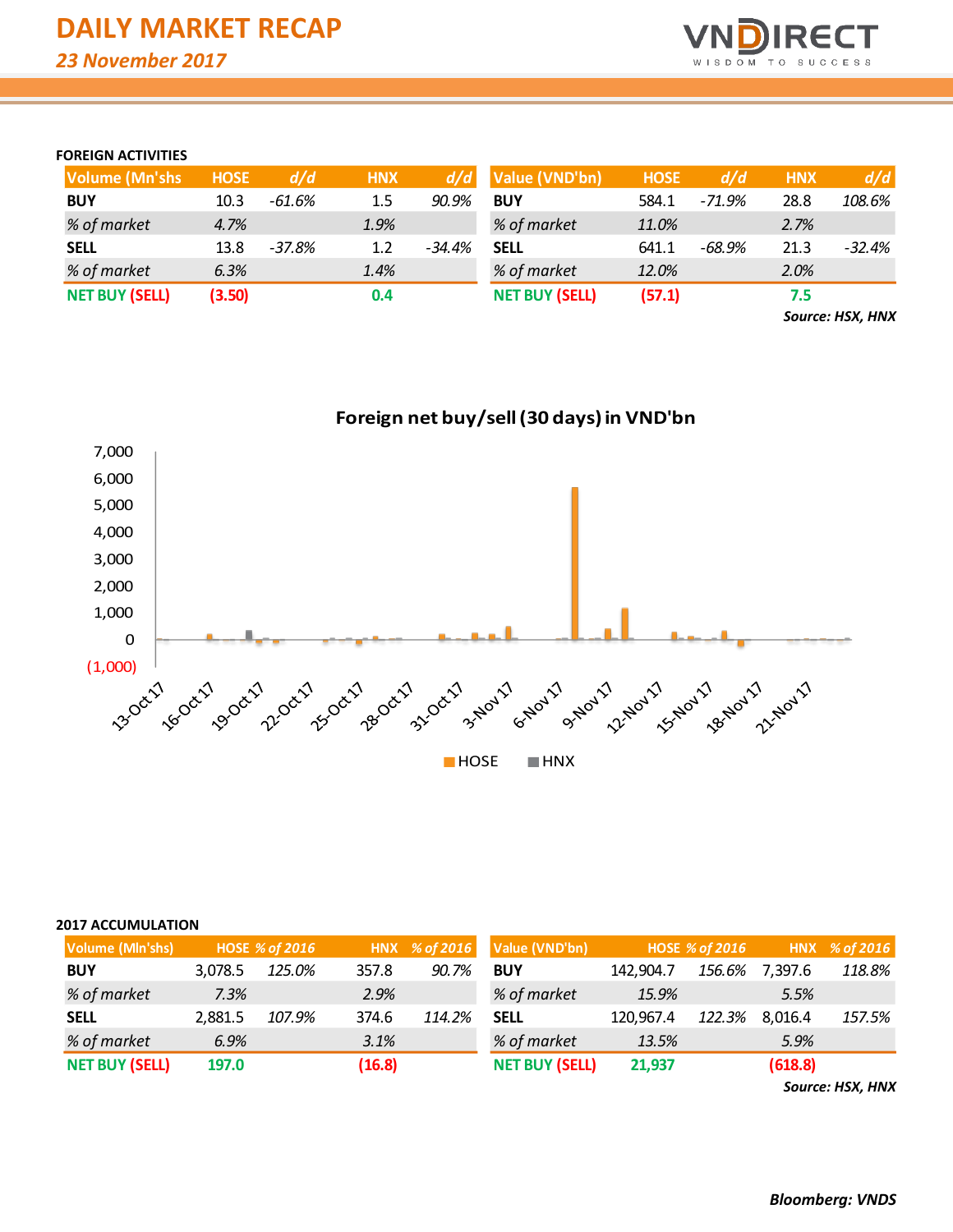

## **FOREIGN ACTIVITIES**

|               |                                      | <b>HOSE</b> |         |       |               | <b>HNX</b>                    |                   |        |         |       |               |
|---------------|--------------------------------------|-------------|---------|-------|---------------|-------------------------------|-------------------|--------|---------|-------|---------------|
|               | <b>Top buy by foreigners (value)</b> |             |         |       | <b>VND'bn</b> | Top buy by foreigners (value) |                   |        |         |       | <b>VND'bn</b> |
| <b>Ticker</b> | <b>Last Price</b>                    | Chg         | %chg    | Value | Index         | Ticker                        | <b>Last Price</b> | Chg    | %chg    | Value | Index         |
|               |                                      |             |         |       | impact        |                               |                   |        |         |       | impact        |
| CTD           | 234.000                              | 1,100       | 0.47    | 140.1 | 0.032         | <b>PVS</b>                    | 17,900            | 0      | 0.00    | 21.4  | 0.000         |
| <b>VNM</b>    | 184,900                              | 0           | 0.00    | 74.2  | 0.000         | <b>VGC</b>                    | 25,100            | 2,200  | 9.61    | 3.6   | 0.000         |
| <b>VRE</b>    | 52,000                               | 400         | 0.78    | 37.8  | 0.286         | VCG                           | 26,500            | 700    | 2.71    | 0.8   | 0.000         |
| VJC.          | 129,900                              | 3,900       | 3.10    | 34.8  | 0.662         | <b>DHT</b>                    | 69,000            | $-600$ | $-0.86$ | 0.5   | 0.000         |
| <b>HPG</b>    | 38,200                               | $-100$      | $-0.26$ | 31.3  | $-0.057$      | VHL                           | 55,000            | 5,000  | 10.00   | 0.5   | 0.000         |

|               | <b>HNX</b>                    |        |         |       |               |  |  |  |  |  |  |  |  |
|---------------|-------------------------------|--------|---------|-------|---------------|--|--|--|--|--|--|--|--|
|               | Top buy by foreigners (value) |        |         |       | <b>VND'bn</b> |  |  |  |  |  |  |  |  |
| <b>Ticker</b> | <b>Last Price</b>             | Chg    | %chg    | Value | Index         |  |  |  |  |  |  |  |  |
|               |                               |        |         |       | impact        |  |  |  |  |  |  |  |  |
| <b>PVS</b>    | 17,900                        | 0      | 0.00    | 21.4  | 0.000         |  |  |  |  |  |  |  |  |
| <b>VGC</b>    | 25,100                        | 2,200  | 9.61    | 3.6   | 0.000         |  |  |  |  |  |  |  |  |
| <b>VCG</b>    | 26,500                        | 700    | 2.71    | 0.8   | 0.000         |  |  |  |  |  |  |  |  |
| <b>DHT</b>    | 69,000                        | $-600$ | $-0.86$ | 0.5   | 0.000         |  |  |  |  |  |  |  |  |
| VHL           | 55,000                        | 5,000  | 10.00   | 0.5   | 0.000         |  |  |  |  |  |  |  |  |

|               | Top sell by foreigners (value) |              |         |       | VND'bn   | Top sell by foreigners (value) |                   |        |         | <b>VND'bn</b> |              |
|---------------|--------------------------------|--------------|---------|-------|----------|--------------------------------|-------------------|--------|---------|---------------|--------------|
| <b>Ticker</b> | Last Price                     | Chg          | %chg    | Value | Index    | Ticker                         | <b>Last Price</b> | Chg    | %chg    | Value         | <b>Index</b> |
|               |                                |              |         |       | impact   |                                |                   |        |         |               | impact       |
| <b>NVL</b>    | 60,100                         | $-400$       | $-0.66$ | 146.6 | $-0.094$ | <b>PVS</b>                     | 17,900            | 0      | 0.00    | 15.9          | 0.000        |
| <b>VNM</b>    | 184,900                        | $\mathbf{0}$ | 0.00    | 82.0  | 0.000    | <b>DGL</b>                     | 32,600            | 0      | 0.00    | 1.5           | 0.000        |
| <b>VIC</b>    | 76,500                         | 500          | 0.66    | 52.7  | 0.496    | DHT                            | 69,000            | $-600$ | $-0.86$ | 0.8           | 0.000        |
| <b>MSN</b>    | 64,000                         | $\mathbf{0}$ | 0.00    | 50.2  | 0.000    | <b>SHB</b>                     | 8,300             | 200    | 2.47    | 0.5           | 0.000        |
| <b>DIG</b>    | 17,250                         | 250          | 1.47    | 43.2  | 0.022    | <b>NTP</b>                     | 83,000            | 1,000  | 1.22    | 0.4           | 0.000        |

|               | Top net buy by foreigners (value) |        |         |       | VND'bn   | Top net buy by foreigners (value) |                   |        |         |       | <b>VND'bn</b> |
|---------------|-----------------------------------|--------|---------|-------|----------|-----------------------------------|-------------------|--------|---------|-------|---------------|
| <b>Ticker</b> | <b>Last Price</b>                 | Chg    | %chg    | Value | Index    | <b>Ticker</b>                     | <b>Last Price</b> | Chg    | %chg    | Value | <b>Index</b>  |
|               |                                   |        |         |       | impact   |                                   |                   |        |         |       | impact        |
| <b>CTD</b>    | 234,000                           | 1,100  | 0.47    | 109.5 | 0.032    | <b>PVS</b>                        | 17,900            | 0      | 0.00    | 5.6   | 0.000         |
| <b>VJC</b>    | 129,900                           | 3,900  | 3.10    | 33.2  | 0.662    | VGC                               | 25,100            | 2,200  | 9.61    | 3.5   | 0.000         |
| <b>VRE</b>    | 52,000                            | 400    | 0.78    | 23.1  | 0.286    | VCG                               | 26,500            | 700    | 2.71    | 0.5   | 0.000         |
| <b>VCI</b>    | 71,500                            | $-500$ | $-0.69$ | 21.3  | $-0.023$ | <b>VHL</b>                        | 55,000            | 5,000  | 10.00   | 0.5   | 0.000         |
| SSI           | 25,500                            | 50     | 0.20    | 18.5  | 0.009    | IDV                               | 38,800            | $-300$ | $-0.77$ | 0.3   | 0.000         |

|               | Top net sell by foreigners (value) |              |         |          | VND'bn   | Top net sell by foreigners (value) |                   |        |         | <b>VND'bn</b> |              |
|---------------|------------------------------------|--------------|---------|----------|----------|------------------------------------|-------------------|--------|---------|---------------|--------------|
| <b>Ticker</b> | Last Price                         | Chg          | %chg    | Value    | Index    | <b>Ticker</b>                      | <b>Last Price</b> | Chg    | %chg    | Value         | <b>Index</b> |
|               |                                    |              |         |          | impact   |                                    |                   |        |         |               | impact       |
| <b>NVL</b>    | 60,100                             | $-400$       | $-0.66$ | $-145.4$ | $-0.094$ | <b>DGL</b>                         | 32,600            | 0      | 0.00    | $-1.55$       | 0.000        |
| <b>DIG</b>    | 17,250                             | 250          | 1.47    | $-42.7$  | 0.022    | <b>SHB</b>                         | 8,300             | 200    | 2.47    | $-0.54$       | 0.000        |
| <b>VIC</b>    | 76,500                             | 500          | 0.66    | $-29.8$  | 0.496    | <b>PVE</b>                         | 7.300             | 200    | 2.82    | $-0.36$       | 0.000        |
| <b>MSN</b>    | 64,000                             | $\mathbf{0}$ | 0.00    | $-26.9$  | 0.000    | <b>DHT</b>                         | 69,000            | $-600$ | $-0.86$ | $-0.24$       | 0.000        |
| <b>BMP</b>    | 92,000                             | 0            | 0.00    | $-22.1$  | 0.000    | <b>NTP</b>                         | 83,000            | 1,000  | 1.22    | $-0.20$       | 0.000        |

*Source: Bloomberg, HOSE, HNX*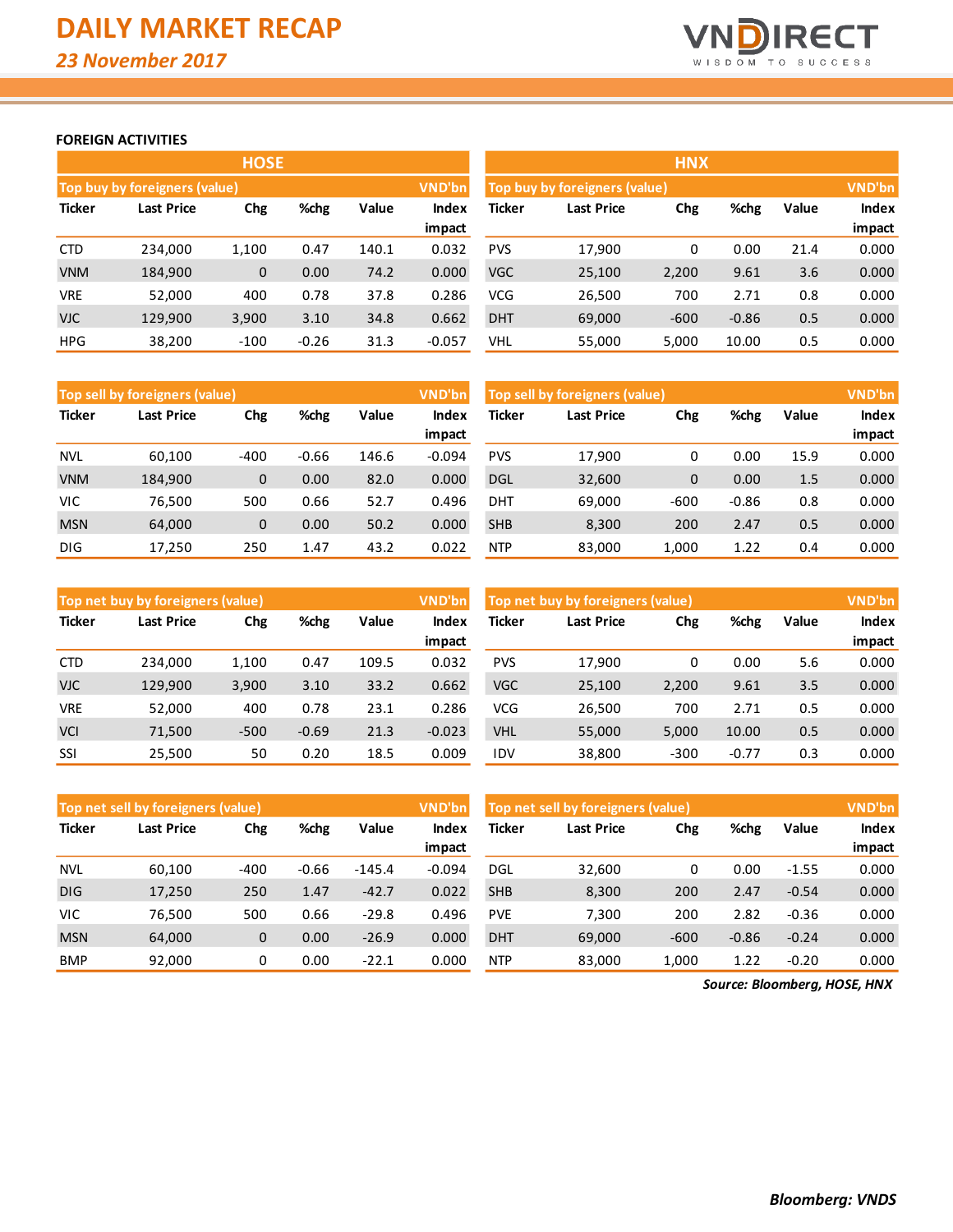

## **TOP 60 MARKET CAP STOCKS SNAPSHOT ON HOSE**

| No. Ticker             | <b>Price</b>      |             | Price change (%) |             |                |            | Mkt. Cap Outs. Vol. Float ratio |            | Avail. Fll Ave. daily vol. | P/E                | P/B                | <b>ROE</b>   | <b>ROA</b>  |
|------------------------|-------------------|-------------|------------------|-------------|----------------|------------|---------------------------------|------------|----------------------------|--------------------|--------------------|--------------|-------------|
|                        | <b>VND</b>        | 1M          | 3M               | 6M          | <b>US\$mln</b> | Mln'shs    | $\%$                            | %          | (30 days-shs)              | $\pmb{\mathsf{x}}$ | $\pmb{\mathsf{x}}$ | $\%$         | %           |
| 1 VNM VM               | 184,900           | 24.9        | 24.5             | 22.0        | 11,808         | 1,451      | 47.9                            | 43.5       | 1,312,390                  | 28.8               | 11.2               | 41.9         | 35.0        |
| 2 VIC VM               | 76,500            | 38.1        | 76.7             | 87.3        | 8,879          | 2,638      | 51.6                            | 19.1       | 1,469,800                  | 59.5               | 6.8                | 10.5         | 1.5         |
| 3 SAB VM               | 309,000           | 10.4        | 21.3             | 59.3        | 8,719          | 641        | 10.4                            | 39.1       | 47,932                     | 45.0               | 13.4               | 31.7         | 20.3        |
| 4 VCB VM               | 47,900            | 20.1        | 29.5             | 28.8        | 7,583          | 3,598      | 22.9                            | 9.2        | 2,214,397                  | 24.8               | 3.2                | 13.7         | 1.0         |
| 5 GAS VM               | 80,600            | 18.4        | 32.1             | 40.4        | 6,786          | 1,913      | 4.2                             | 45.7       | 667,526                    | 17.4               | 3.9                | 22.4         | 15.1        |
| 6 VRE VM               | 52,000            | N/A         | N/A              | N/A         | 4,350          | 1,901      | 100.0                           | 21.7       | N/A                        | 25.0               | 4.2                | 17.6         | 6.9         |
| 7 CTG VM               | 23,700            | 25.1        | 29.9             | 26.7        | 3,883          | 3,723      | 15.8                            | 0.0        | 2,278,274                  | 11.8               | 1.4                | 12.2         | 0.8         |
| 8 ROS VM               | 185,300           | 22.9        | 94.4             | 52.5        | 3,857          | 473        | 27.0                            | 47.3       | 1,483,990                  | 179.4              | 18.0               | 11.7         | 7.4         |
| 9 BID VM               | 25,300            | 21.1        | 30.4             | 36.4        | 3,806          | 3,419      | 4.4                             | 27.6       | 2,390,267                  | 15.1               | 2.0                | 13.0         | 0.6         |
| 10 PLX VM              | 60,500            | $-3.0$      | $-9.3$           | $-0.2$      | 3,085          | 1,159      | 100.0                           | 10.8       | 402,431                    | 16.3               | 3.6                | 22.8         | 7.7         |
| 11 MSN VM              | 64,000            | 14.3        | 40.4             | 45.1        | 2,950          | 1,047      | 38.5                            | 22.9       | 864,532                    | 33.7               | 3.8                | 12.4         | 3.1         |
| 12 VPB VM              | 40,000            | $-2.0$      | 10.5             | N/A         | 2,636          | 1,497      | 89.9                            | 0.0        | 1,171,879                  | 8.9                | 2.0                | 25.4         | 1.9         |
| 13 VJC VM              | 129,900           | 19.2        | 46.8             | 42.3        | 2,580          | 451        | 64.7                            | 3.9        | 1,106,297                  | 20.8               | 12.1               | 68.7         | 14.3        |
| 14 HPG VM              | 38,200            | 3.0         | 14.0             | 40.5        | 2,550          | 1,517      | 58.9                            | 9.2        | 3,785,333                  | 7.1                | 1.9                | 31.5         | 19.7        |
| 15 MBB VM              | 24,700            | 11.3        | 17.9             | 47.4        | 1,973          | 1,816      | 49.7                            | N/A        | 4,675,546                  | 11.6               | 1.6                | 14.8         | 1.4         |
| 16 MWG VM              | 136,800           | 9.0         | 31.5             | 44.8        | 1,851          | 308        | 73.1                            | 0.0        | 761,812                    | 21.2               | 8.0                | 45.6         | 14.8        |
| 17 BVH VM              | 57,200            | 5.9         | 6.1              | $-1.2$      | 1,713          | 680        | 29.1                            | 24.5       | 403,482                    | 29.8               | 2.8                | 10.7         | 1.9         |
| 18 NVL VM              | 60,100            | $-2.4$      | $-4.3$           | $-12.4$     | 1,647          | 623        | 29.5                            | 40.4       | 1,539,416                  | 17.7               | 3.9                | 23.1         | 5.3         |
| 19 BHN VM              | 135,100           | 23.9        | 60.8             | 66.8        | 1,378          | 232        | 100.0                           | 31.5       | 23,416                     | 41.7               | 5.5                | 13.8         | 8.0         |
| 20 FPT VM              | 57,600            | 16.8        | 22.0             | 35.6        | 1,346          | 531        | 70.7                            | 0.0        | 1,996,198                  | 14.0               | 2.9                | 22.0         | 7.7         |
| 21 STB VM              | 12,350            | 9.3         | 4.7              | $-0.4$      | 980            | 1,804      | 94.6                            | 15.3       | 2,284,303                  | 32.5               | 1.0                | 3.0          | 0.2         |
| 22 CTD VM              | 234,000           | 12.6        | 10.9             | 17.0        | 788            | 77         | 89.0                            | 1.6        | 126,159                    | 11.5               | 2.6                | 28.2         | 14.6        |
| 23 EIB VM              | 12,550            | 9.6         | 6.4              | 11.1        | 679            | 1,229      | 75.6                            | 0.1        | 231,763                    | 29.4               | 1.1                | 3.9          | 0.4         |
| 24 DHG VM              | 104,000           | $-6.8$      | $-4.8$           | 2.7         | 598            | 131        | 31.8                            | 0.3        | 277,480                    | 21.6               | 4.8                | 23.2         | 19.4        |
| 25 PNJ VM              | 122,900           | 15.0        | 18.5             | 30.7        | 585            | 108        | 64.5                            | 0.0        | 344,179                    | 19.7               | 4.9                | 28.9         | 16.4        |
| 26 SSI VM              | 25,500            | 8.1         | 4.9              | 0.4         | 550            | 490        | 57.0                            | 47.2       | 3,013,451                  | 13.7               | 1.4                | 11.2         | 5.8         |
| 27 GMD VM              | 41,300            | $-0.7$      | 1.5              | 2.5         | 524            | 288        | 59.6                            | 0.0        | 593,097                    | 21.9               | 1.9                | 7.0          | 4.1         |
| 28 SBT VM              | 20,300            | $-3.3$      | $-30.0$          | $-25.9$     | 498            | 557        | 72.0                            | 40.4       | 2,246,752                  | 15.5               | 1.6                | 6.4          | 2.7         |
| 29 REE VM              | 36,200            | 7.4         | 3.4              | 10.4        | 494<br>429     | 310<br>336 | 48.3                            | N/A<br>0.7 | 1,223,277                  | 6.8                | 1.5                | 23.1<br>12.9 | 13.9<br>5.5 |
| 30 KDH VM<br>31 NT2 VM | 29,000<br>31,300  | 14.2<br>9.8 | 17.4<br>15.9     | 22.0<br>4.9 | 396            | 288        | 56.4<br>27.9                    | 27.3       | 211,307<br>451,959         | 16.3<br>13.3       | 2.5<br>1.9         | 14.4         | 6.7         |
| 32 VCI VM              | 71,500            | 13.5        | 19.6             | N/A         | 378            | 120        | 91.4                            | 13.2       | 117,146                    | 18.6               | 6.2                | 31.9         | 12.1        |
| 33 DPM VM              | 21,150            | $-3.6$      | $-8.8$           | $-6.4$      | 364            | 391        | 35.2                            | 27.6       | 432,311                    | 12.3               | 1.0                | 8.8          | 7.2         |
| 34 HSG VM              | 23,300            | $-12.7$     | $-19.1$          | $-18.5$     | 359            | 350        | 51.5                            | 23.3       | 3,532,468                  | 6.1                | 1.6                | 28.6         | 7.9         |
| 35 CII VM              | 32,200            | $-4.5$      | $-7.7$           | $-14.6$     | 349            | 246        | 62.8                            | 14.8       | 1,520,801                  | 5.3                | 1.6                | 36.0         | 10.3        |
| 36 KDC VM              | 38,000            | $-0.5$      | $-7.1$           | $-8.9$      | 344            | 206        | 49.8                            | 40.0       | 332,025                    | 13.9               | 1.2                | 9.2          | 6.0         |
| 37 PDR VM              | 34,150            | 7.7         | 24.9             | 44.4        | 334            | 222        | 38.3                            | 47.6       | 1,396,295                  | 18.7               | 2.9                | 16.3         | 4.3         |
| 38 BMP VM              | 92,000            | 19.5        | 15.1             | $-7.0$      | 331            | 82         | 61.8                            | 56.6       | 565,372                    | 17.3               | 3.1                | 18.3         | 15.5        |
| 39 PPC VM              | 21,850            | 7.1         | 10.4             | 7.9         | 308            | 321        | 24.6                            | 32.3       | 215,382                    | 4.2                | 1.2                | 32.1         | 18.1        |
| 40 PVD VM              | 18,200            | 27.3        | 28.2             | 14.5        | 307            | 383        | 48.1                            | 28.8       | 3,655,879                  | N/A                | 0.5                | $-1.4$       | $-0.8$      |
| 41 HAG VM              | 7,510             | $-3.0$      | $-10.1$          | $-15.6$     | 306            | 927        | 61.3                            | 37.0       | 3,214,054                  | 12.0               | 0.5                | 3.9          | 1.0         |
| 42 HNG VM              | 9,070             | 0.6         | $-1.7$           | $-20.1$     | 306            | 767        | 35.1                            | 47.9       | 919,523                    | 8.9                | 0.7                | 7.6          | 2.5         |
| 43 TCH VM              | 19,100            | 21.7        | 17.9             | $-10.3$     | 305            | 363        | 52.5                            | 48.5       | 1,674,544                  | 13.9               | 1.6                | 16.6         | 15.1        |
| 44 DCM VM              | 12,400            | $-7.8$      | $-9.5$           | $-4.6$      | 289            | 529        | 24.4                            | 46.4       | 1,208,232                  | 8.3                | 1.1                | 13.3         | 6.6         |
| 45 HCM VM              | 48,800            | 24.2        | 28.4             | 20.0        | 278            | 130        | 38.0                            | 43.6       | 418,539                    | 14.2               | 2.4                | 17.8         | 10.6        |
| 46 HBC VM              | 48,400            | $-18.5$     | $-9.9$           | $6.2$       | 277            | 130        | 70.6                            | 26.0       | 1,978,256                  | 7.2                | 3.1                | 51.1         | 7.1         |
| 47 KBC VM              | 12,950            | $-2.6$      | $-11.0$          | $-21.5$     | 268            | 470        | 75.2                            | 23.5       | 2,749,391                  | 10.5               | 0.7                | 7.3          | 3.9         |
| 48 DXG VM              | 18,500            | $1.2$       | 2.2              | 3.3         | 247            | 303        | 71.8                            | 18.0       | 3,407,410                  | 6.4                | 1.6                | 32.6         | 12.9        |
| 49 HT1 VM              | 14,450            | $-2.0$      | $-16.2$          | $-31.2$     | 243            | 382        | 20.0                            | 43.4       | 333,347                    | 11.1               | 1.1                | 10.0         | 4.3         |
| 50 VCF VM              | 200,000           | 0.0         | 3.4              | 19.5        | 234            | 27         | 30.7                            | 19.3       | 790                        | 13.7               | 2.3                | 18.3         | 12.9        |
| 51 PME VM              | 80,000            | N/A         | N/A              | N/A         | 230            | 65         | 100.0                           | N/A        | N/A                        | N/A                | N/A                | N/A          | N/A         |
| 52 TRA VM              | 120,000           | $-0.8$      | 0.8              | 14.3        | 219            | 41         | 68.3                            | 0.0        | 38,619                     | 22.4               | 4.8                | 22.4         | 16.5        |
| 53 TLG VM              | 98,000            | 0.0         | $-6.7$           | 22.5        | 218            | 51         | 26.7                            | 72.3       | 3,558                      | 20.5               | 4.6                | 23.6         | 18.0        |
| 54 NKG VM              | 37,100            | 7.2         | 19.7             | 18.5        | 212            | 130        | 43.9                            | 61.1       | 680,162                    | 5.8                | 1.8                | 38.7         | 9.3         |
| 55 PVT VM              | 16,650            | 14.8        | 18.5             | 19.4        | 206            | 281        | 48.9                            | 18.7       | 289,673                    | 13.3               | 1.3                | 10.1         | 4.0         |
| 56 VHC VM              | 49,500            | 5.3         | 1.4              | $-7.5$      | 201            | 92         | 25.1                            | 62.2       | 96,058                     | 8.4                | 1.6                | 20.8         | 11.2        |
| 57 FLC VM              | 6,850             | $-2.8$      | $-8.5$           | $-5.5$      | 192            | 638        | 86.2                            | 39.8       | 16,023,820                 | 7.4                | 0.5                | 7.2          | 3.1         |
| 58 PC1 VM              | 37,300            | 11.0        | 4.5              | 15.5        | 189            | 115        | 72.0                            | 3.3        | 178,093                    | 10.7               | 1.9                | 18.7         | 7.8         |
| 59 NLG VM              | 27,350            | 0.4         | $-4.9$           | 12.2        | 189            | 157        | 53.2                            | 3.9        | 691,276                    | 8.2                | 1.5                | 20.3         | 8.0         |
| 60 DMC VM              | 123,600           | 10.5        | 6.7              | 14.4        | 189            | 35         | 46.3                            | 36.9       | 4,821                      | 21.6               | 4.5                | 22.1         | 18.8        |
|                        | Source: Bloomberg |             |                  |             |                |            |                                 |            |                            |                    |                    | $23-Nov$     |             |